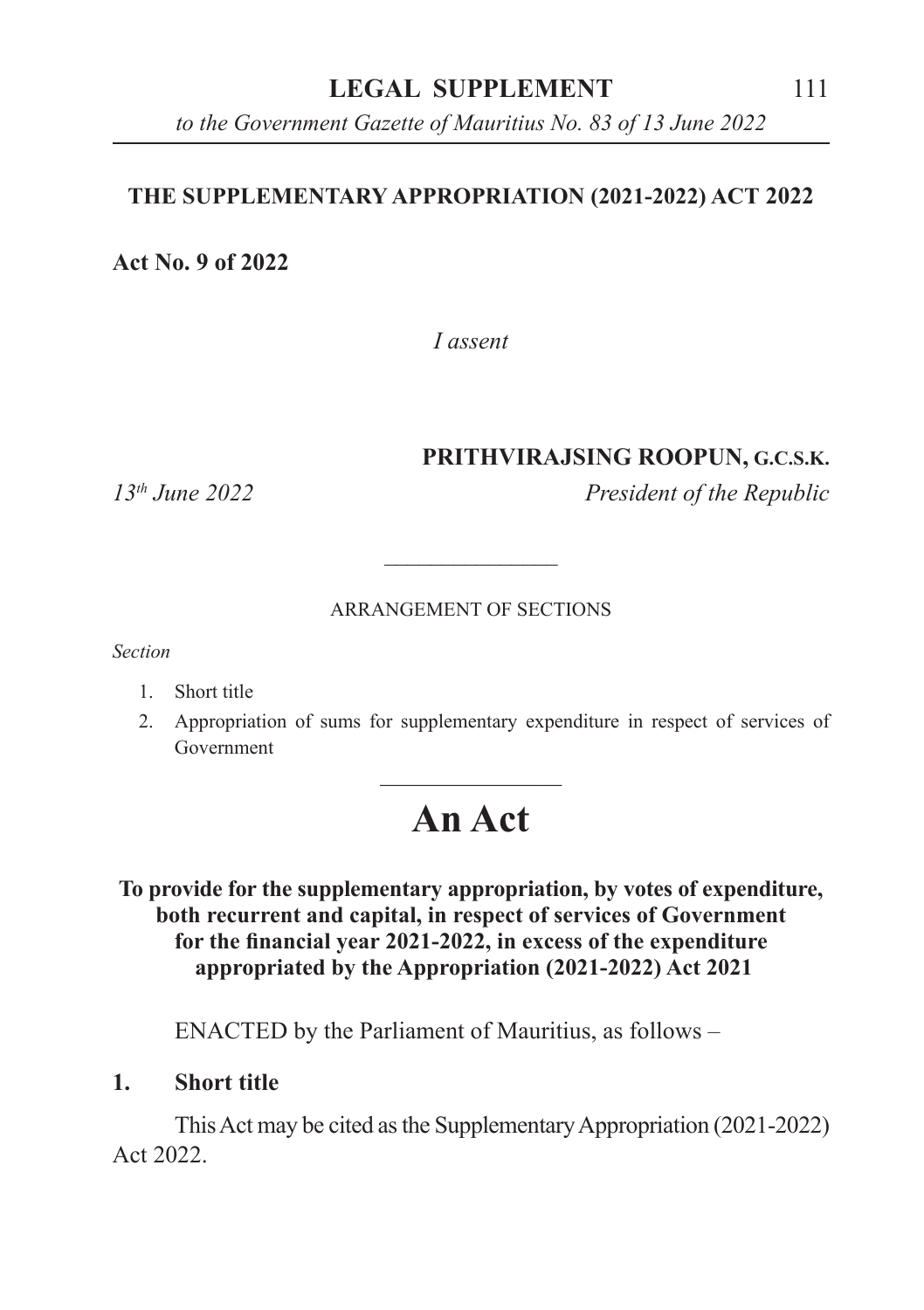## **2. Appropriation of sums for supplementary expenditure in respect of services of Government**

(1) A total sum not exceeding nine billion and five hundred million rupees (Rs 9,500,000,000) in respect of the vote of expenditure, both recurrent and capital, as specified in the Schedule, being the total sum in excess of the expenditure appropriated by the Appropriation (2021-2022) Act 2021, shall be appropriated to meet the supplementary expenditure in respect of the services of Government for the financial year 2021-2022.

(2) The expenditure of the total sum under subsection (1) shall be appropriated by votes of expenditure, in conformity with the Schedule and the Estimates of Supplementary Expenditure (2021-2022) of 2022 laid before the Assembly.

Passed by the National Assembly on the thirteenth day of June two thousand and twenty two.

 $\overline{\phantom{a}}$  , where  $\overline{\phantom{a}}$ 

 **Bibi Safeena Lotun (Mrs)** *Clerk of the National Assembly*